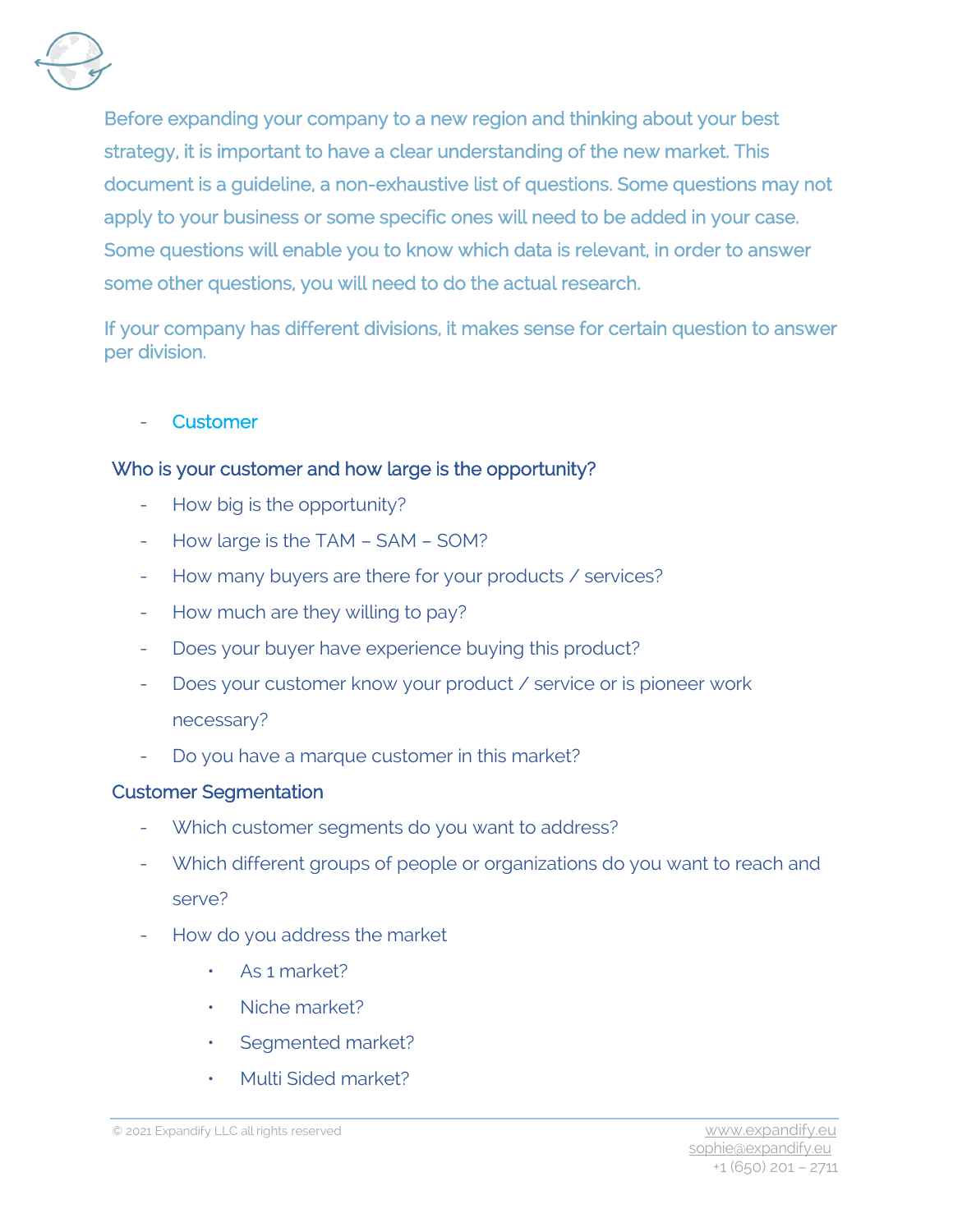

## Customer Needs and Local Responsiveness

- Do you need to adapt your product to the new market?
- Do local /domestic competitors have an advantage based on their ability to be more responsive?
- To which degree do customers expect the product to be adapted to meet local requirements?
- Are there local regulations or standards regarding ownership, product, packaging, production method that can impact your business?
- Can the packaging of your product be made suitable for the new market?
- Does your product require a special license to export from the country of manufacture?
- **Competition**

## Who is your direct competition?

- Who is your competition?
- What is your competition offering and how is it different from your offering?
- Who are their target customers?
- Which customer segment do they serve?
- How does your competition bring their products to market?
- What market share do they have?
- Why are they successful?
- What products do they offer at what price?
- How do they market their product or service?
- Can competitors pose a real threat to your business?
	- Does your product or service possibly infringe their IP?
	- Is there a dominant player, making it hard to access the market?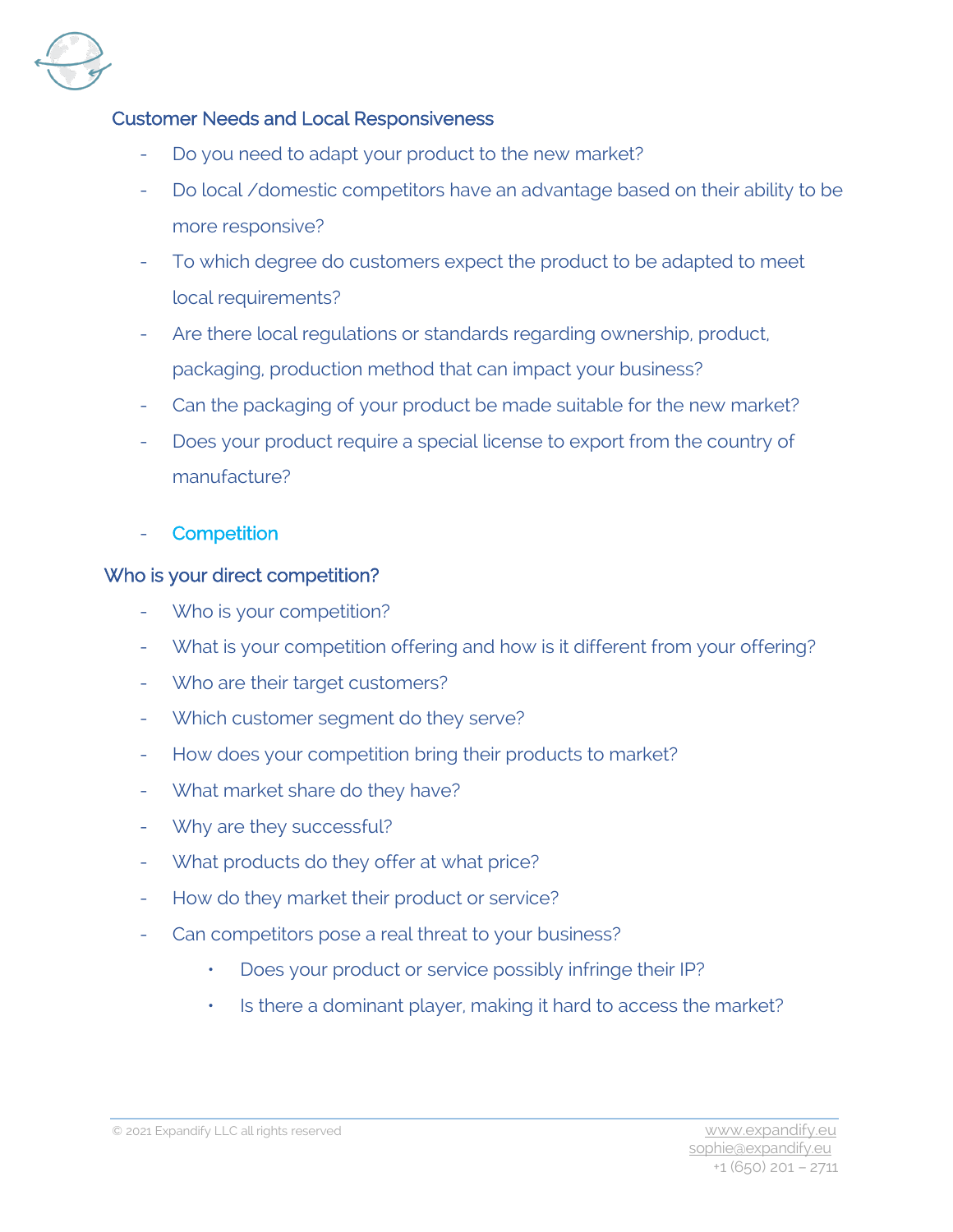

## What is an alternative for your product or service?

- What is an alternative or a substitute for your product?
- What are their strengths and why would people prefer to buy an alternative product?
- **Channel**

What is the cost of local talent?

Can you easily find local talent?

What is the cost or real estate?

Do you have existing partnerships with companies that work in the new market?

## How will you market your product or service? Go to Market / Marketing

- How can buyers find out about your product / service?
- How can you reach your buyers? Where do they hang out / what do they read / where do they network?

# How will you sell your product or service? Go to Market / Sales

- How is the decision-making process?
- Who is involved in the decision-making process?
- How can you reach the decision makers?
- What how long does a typical buying cycle take for your product / service?
- How does a procurement process typically look like?
- Will you sell directly to your end-customer or work with a channel partner?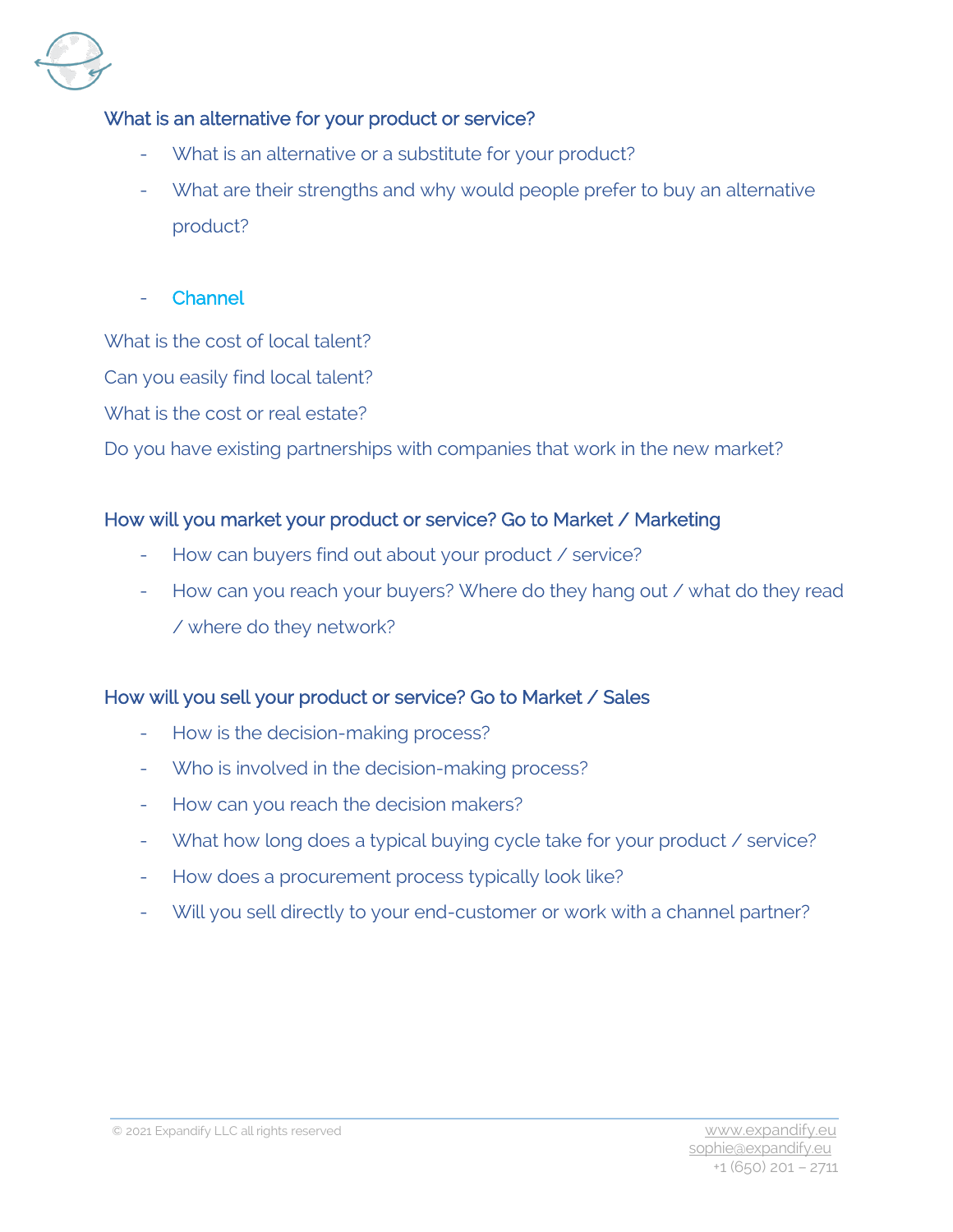

# How will you deliver your product or service? Go to Market / Distribution

- What is the cost of shipping your product to the new market?
- What are typical delivery terms?
- What are typical service terms?

#### How will you provide after sales service? Go to Market / Service

- What level of service do customers expect in the new market?
- Are there potential partners that can provide service for your product?

## **Country**

- How business friendly is the new market?
- Are there any local tax credits or incentives you can qualify for if you set up a local office?
- What are the local tax requirements?
- What is the local currency and are customers willing to pay in a foreign currency versus the local currency?
- What are the blockers to choose your product or service?
- What can be accelerators?
- Which local trends can impact your business?
- Which local cultural differences that can impact your business?